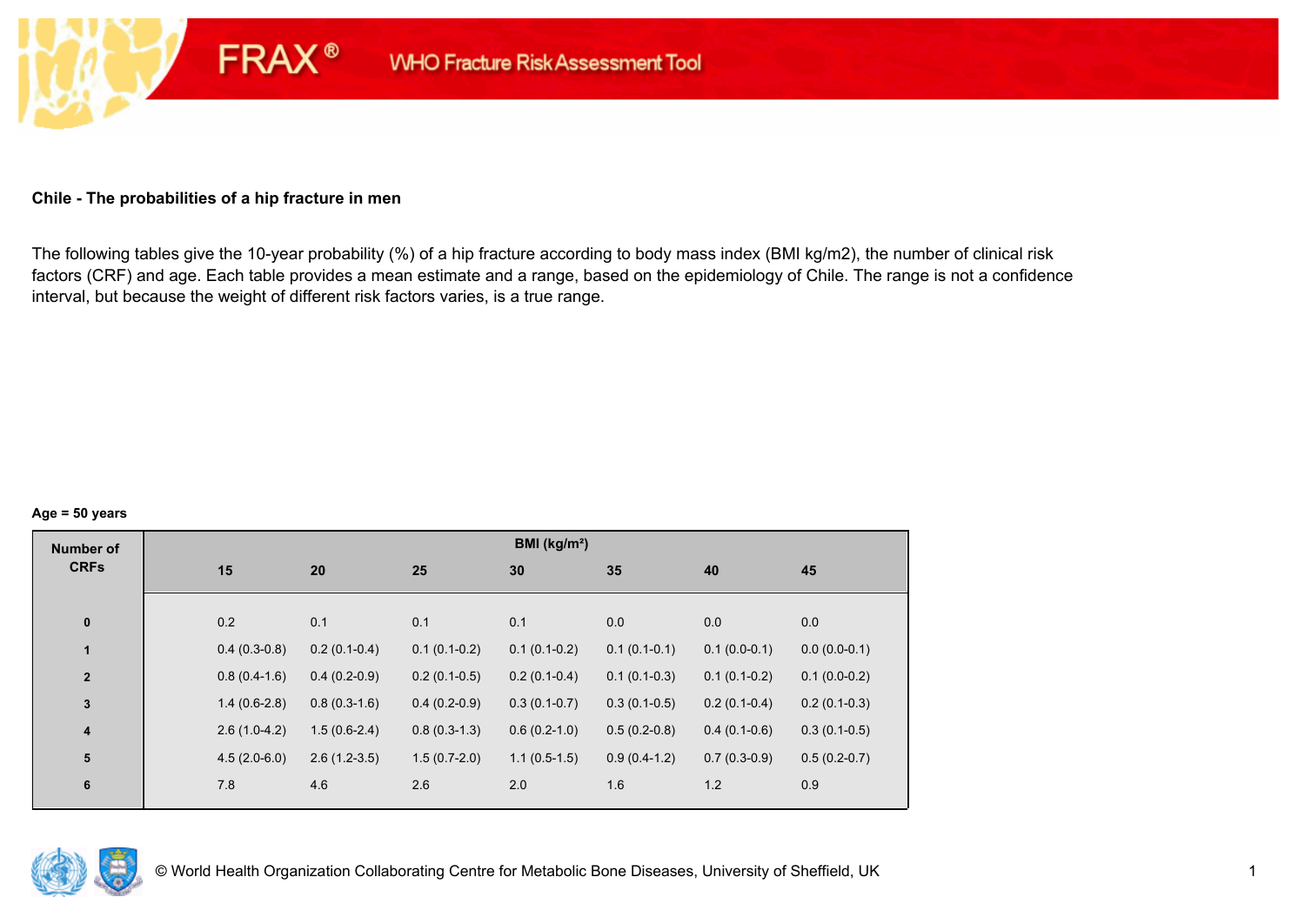**FRAX®** 

# **Age = 55 years**

| <b>Number of</b>        |                |                |                | BMI ( $kg/m2$ ) |                |                |                |
|-------------------------|----------------|----------------|----------------|-----------------|----------------|----------------|----------------|
| <b>CRFs</b>             | 15             | 20             | 25             | 30              | 35             | 40             | 45             |
|                         |                |                |                |                 |                |                |                |
| $\bf{0}$                | 0.4            | 0.2            | 0.1            | 0.1             | 0.1            | 0.1            | 0.0            |
| 1                       | $0.7(0.5-1.2)$ | $0.4(0.3-0.7)$ | $0.2(0.2-0.4)$ | $0.2(0.1-0.3)$  | $0.1(0.1-0.2)$ | $0.1(0.1-0.2)$ | $0.1(0.1-0.1)$ |
| $\overline{2}$          | $1.3(0.7-2.4)$ | $0.7(0.4-1.4)$ | $0.4(0.2-0.8)$ | $0.3(0.2-0.6)$  | $0.2(0.1-0.5)$ | $0.2(0.1-0.4)$ | $0.1(0.1-0.3)$ |
| $\mathbf 3$             | $2.3(1.0-4.2)$ | $1.3(0.6-2.5)$ | $0.7(0.3-1.4)$ | $0.6(0.3-1.1)$  | $0.4(0.2-0.8)$ | $0.3(0.2-0.7)$ | $0.3(0.1-0.5)$ |
| $\overline{\mathbf{4}}$ | $4.0(1.8-6.4)$ | $2.4(1.1-3.8)$ | $1.3(0.6-2.2)$ | $1.0(0.5-1.7)$  | $0.8(0.4-1.3)$ | $0.6(0.3-1.0)$ | $0.5(0.2-0.8)$ |
| ${\bf 5}$               | $6.9(3.5-8.9)$ | $4.1(2.1-5.4)$ | $2.4(1.2-3.1)$ | $1.8(0.9-2.4)$  | $1.4(0.7-1.9)$ | $1.1(0.6-1.5)$ | $0.8(0.4-1.1)$ |
| 6                       | 11             | 7.0            | 4.1            | 3.2             | 2.5            | 1.9            | 1.5            |
|                         |                |                |                |                 |                |                |                |

## **Age = 60 years**

| <b>Number of</b> |                |                |                | BMI ( $kg/m2$ ) |                |                |                |
|------------------|----------------|----------------|----------------|-----------------|----------------|----------------|----------------|
| <b>CRFs</b>      | 15             | 20             | 25             | 30              | 35             | 40             | 45             |
| $\pmb{0}$        | 0.7            | 0.4            | 0.2            | 0.2             | 0.1            | 0.1            | 0.1            |
| 1                | $1.2(0.9-1.9)$ | $0.7(0.5-1.1)$ | $0.4(0.3-0.7)$ | $0.3(0.2-0.5)$  | $0.2(0.2-0.4)$ | $0.2(0.1-0.3)$ | $0.1(0.1-0.2)$ |
| $\overline{2}$   | $2.1(1.2-3.6)$ | $1.3(0.7-2.3)$ | $0.7(0.4-1.3)$ | $0.6(0.3-1.0)$  | $0.4(0.3-0.8)$ | $0.3(0.2-0.6)$ | $0.3(0.2-0.5)$ |
| $\mathbf 3$      | $3.6(1.9-6.3)$ | $2.2(1.1-3.9)$ | $1.3(0.7-2.3)$ | $1.0(0.5-1.8)$  | $0.8(0.4-1.4)$ | $0.6(0.3-1.1)$ | $0.5(0.2-0.8)$ |
| 4                | $6.1(3.2-9.5)$ | $3.8(2.0-6.0)$ | $2.3(1.2-3.5)$ | $1.8(0.9-2.7)$  | $1.4(0.7-2.1)$ | $1.0(0.5-1.6)$ | $0.8(0.4-1.3)$ |
| 5                | $10(5.9-13)$   | $6.4(3.8-8.2)$ | $3.9(2.3-5.0)$ | $3.0(1.8-3.9)$  | $2.3(1.4-3.0)$ | $1.8(1.1-2.3)$ | $1.4(0.8-1.8)$ |
| 6                | 16             | 11             | 6.6            | 5.1             | 3.9            | 3.0            | 2.3            |

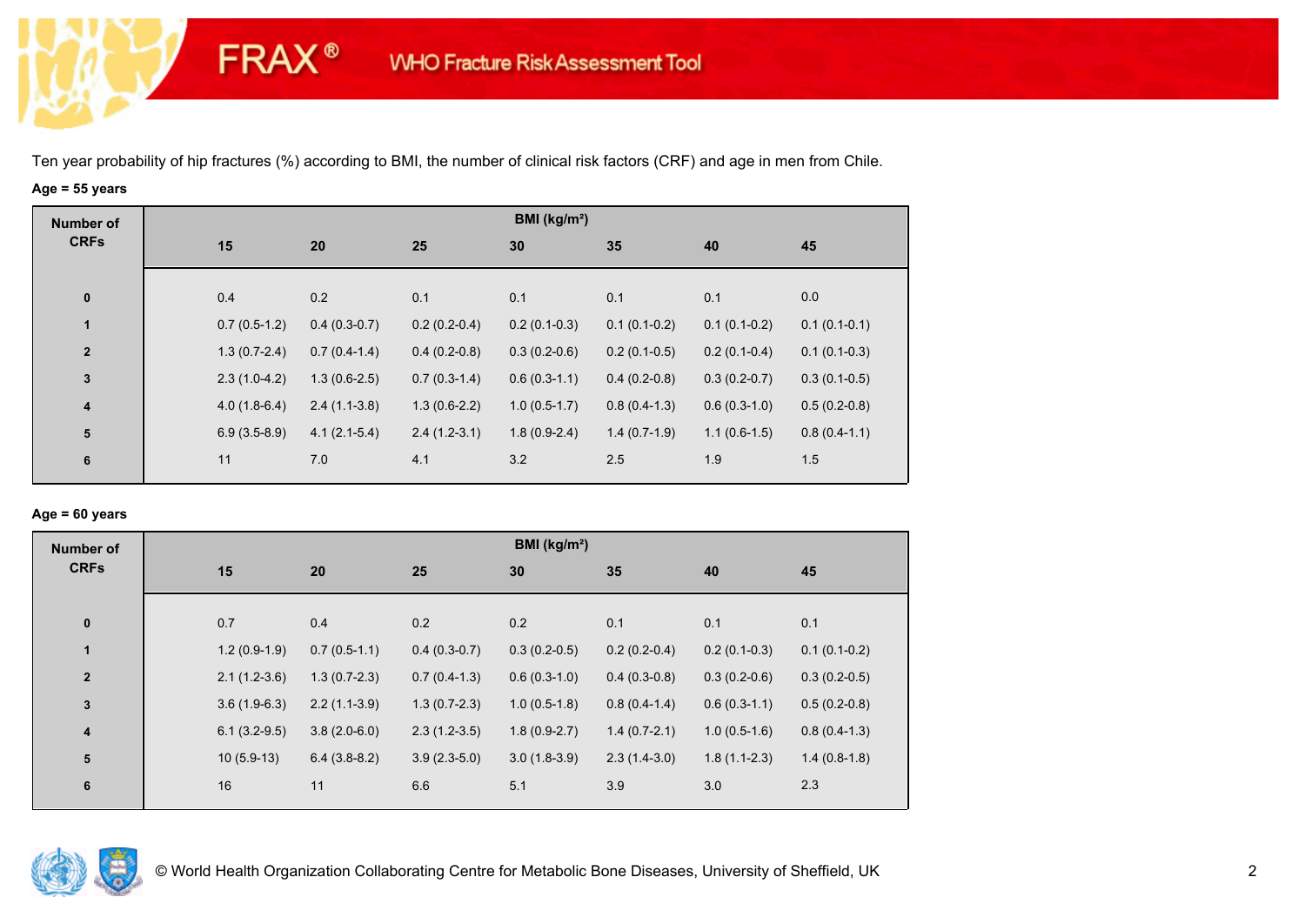**FRAX®** 

# **Age = 65 years**

| <b>Number of</b>        |     |                |                |                | BMI ( $kg/m2$ ) |                |                |                |
|-------------------------|-----|----------------|----------------|----------------|-----------------|----------------|----------------|----------------|
| <b>CRFs</b>             | 15  | 20             |                | 25             | 30              | 35             | 40             | 45             |
|                         |     |                |                |                |                 |                |                |                |
| $\bf{0}$                | 1.2 | 0.7            |                | 0.4            | 0.3             | 0.3            | 0.2            | 0.2            |
| 1                       |     | $2.0(1.5-2.9)$ | $1.3(1.0-1.8)$ | $0.8(0.6-1.1)$ | $0.6(0.4-0.8)$  | $0.4(0.3-0.6)$ | $0.3(0.3-0.5)$ | $0.3(0.2-0.4)$ |
| $\overline{2}$          |     | $3.3(2.1-5.1)$ | $2.1(1.3-3.4)$ | $1.3(0.8-2.1)$ | $1.0(0.6-1.6)$  | $0.8(0.5-1.3)$ | $0.6(0.4-1.0)$ | $0.5(0.3-0.7)$ |
| $\mathbf 3$             |     | $5.5(3.1-8.8)$ | $3.6(2.0-5.9)$ | $2.2(1.2-3.7)$ | $1.7(1.0-2.9)$  | $1.3(0.7-2.2)$ | $1.0(0.6-1.7)$ | $0.8(0.4-1.3)$ |
| $\overline{\mathbf{4}}$ |     | $8.7(5.3-13)$  | $5.9(3.5-8.9)$ | $3.7(2.2-5.6)$ | $2.9(1.7-4.3)$  | $2.2(1.3-3.3)$ | $1.7(1.0-2.6)$ | $1.3(0.8-2.0)$ |
| ${\bf 5}$               |     | $14(9.1-17)$   | $9.5(6.4-12)$  | $6.2(4.2-7.7)$ | $4.8(3.2-6.0)$  | $3.7(2.5-4.6)$ | $2.8(1.9-3.5)$ | $2.2(1.4-2.7)$ |
| 6                       | 20  | 15             |                | 10             | 7.8             | 6.0            | 4.6            | 3.6            |

## **Age = 70 years**

| <b>Number of</b> |                |                |                | BMI ( $kg/m2$ ) |                  |                |                |
|------------------|----------------|----------------|----------------|-----------------|------------------|----------------|----------------|
| <b>CRFs</b>      | 15             | 20             | 25             | 30              | 35               | 40             | 45             |
| $\pmb{0}$        | 2.0            | 1.3            | 0.8            | 0.6             | 0.5              | 0.4            | 0.3            |
| $\mathbf{1}$     | $3.4(2.5-4.2)$ | $2.3(1.8-2.8)$ | $1.5(1.2-1.8)$ | $1.1(0.9-1.4)$  | $0.9(0.7-1.0)$   | $0.7(0.5-0.8)$ | $0.5(0.4-0.6)$ |
| $\overline{2}$   | $5.8(3.8-8.5)$ | $4.1(2.7-5.9)$ | $2.7(1.8-3.7)$ | $2.0(1.3-2.9)$  | $1.6(1.0-2.2)$   | $1.2(0.8-1.7)$ | $0.9(0.6-1.3)$ |
| $\mathbf{3}$     | $9.6(5.9-14)$  | $7.0(4.5-10)$  | $4.7(3.1-6.9)$ | $3.6(2.4-5.3)$  | $2.8(1.8-4.1)$   | $2.1(1.4-3.1)$ | $1.6(1.1-2.4)$ |
| 4                | $15(9.9-22)$   | $12(7.7-17)$   | $8.1(5.5-12)$  | $6.2(4.2-9.2)$  | $4.8(3.2 - 7.1)$ | $3.7(2.5-5.5)$ | $2.8(1.9-4.2)$ |
| 5                | 23 (19-30)     | 19 (15-24)     | $14(11-17)$    | $11(8.7-14)$    | $8.2(6.7-11)$    | $6.3(5.1-8.2)$ | $4.8(3.9-6.3)$ |
| $\bf 6$          | 33             | 28             | 22             | 17              | 14               | 11             | 8.1            |

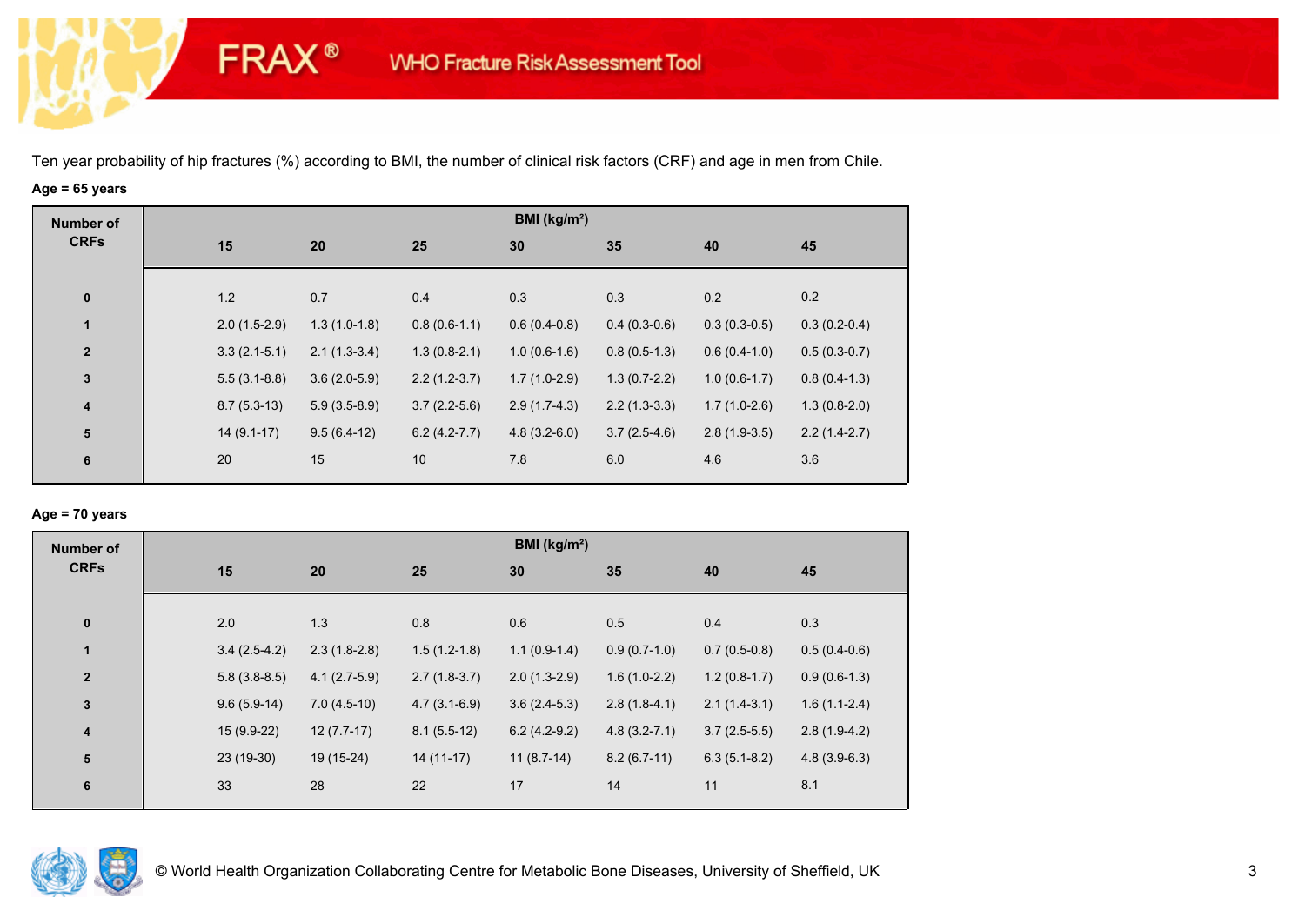**FRAX®** 

# **Age = 75 years**

| <b>Number of</b>        |               |                |                | BMI (kg/m <sup>2</sup> ) |                |                |                |
|-------------------------|---------------|----------------|----------------|--------------------------|----------------|----------------|----------------|
| <b>CRFs</b>             | 15            | 20             | 25             | 30                       | 35             | 40             | 45             |
| $\bf{0}$                | 3.1           | 2.2            | 1.5            | 1.1                      | 0.9            | 0.7            | 0.5            |
| $\mathbf{1}$            | $5.7(3.7-10)$ | $4.2(2.8-7.5)$ | $2.9(2.0-5.1)$ | $2.2(1.5-3.9)$           | $1.7(1.1-3.0)$ | $1.3(0.9-2.3)$ | $1.0(0.7-1.7)$ |
| $\overline{\mathbf{2}}$ | $9.9(5.5-17)$ | $7.6(4.3-13)$  | $5.4(3.0-9.0)$ | $4.1(2.3-7.0)$           | $3.1(1.7-5.4)$ | $2.4(1.3-4.1)$ | $1.8(1.0-3.1)$ |
| $\mathbf{3}$            | $16(8.2-27)$  | $13(6.7-21)$   | $9.6(5.1-15)$  | $7.4(3.9-12)$            | $5.7(2.9-9.2)$ | $4.4(2.2-7.1)$ | $3.3(1.7-5.5)$ |
| $\overline{\mathbf{4}}$ | $25(14-36)$   | $21(11-31)$    | $16(8.7-25)$   | $13(6.7-20)$             | $10(5.1-15)$   | $7.7(3.9-12)$  | $5.9(2.9-9.3)$ |
| ${\bf 5}$               | $36(22-45)$   | $32(19-41)$    | 26 (15-34)     | $21(12-28)$              | $17(9.0-22)$   | $13(6.9-17)$   | $10(5.3-14)$   |
| 6                       | 48            | 44             | 39             | 32                       | 26             | 21             | 16             |
|                         |               |                |                |                          |                |                |                |

## **Age = 80 years**

| <b>Number of</b>        |               |               |                | BMI ( $kg/m2$ ) |                |                |                  |  |
|-------------------------|---------------|---------------|----------------|-----------------|----------------|----------------|------------------|--|
| <b>CRFs</b>             | 15            | 20            | 25             | 30              | 35             | 40             | 45               |  |
|                         |               |               |                |                 |                |                |                  |  |
| $\bf{0}$                | 4.1           | 3.1           | 2.2            | 1.7             | 1.3            | 1.0            | 0.7              |  |
| $\mathbf{1}$            | $7.3(4.9-13)$ | $5.7(3.8-10)$ | $4.1(2.8-7.3)$ | $3.1(2.1-5.6)$  | $2.4(1.6-4.3)$ | $1.8(1.2-3.3)$ | $1.4(0.9-2.5)$   |  |
| $\overline{2}$          | $12(7.3-21)$  | $9.8(5.8-17)$ | $7.2(4.3-12)$  | $5.5(3.2-9.7)$  | $4.2(2.5-7.5)$ | $3.2(1.9-5.7)$ | $2.5(1.4-4.4)$   |  |
| $\mathbf{3}$            | 19 (11-30)    | $16(8.8-25)$  | $12(6.5-20)$   | $9.5(5.0-16)$   | $7.4(3.8-12)$  | $5.6(2.9-9.4)$ | $4.3(2.2 - 7.2)$ |  |
| $\overline{\mathbf{4}}$ | 29 (16-39)    | 25 (13-34)    | 20 (10-28)     | $16(8.0-23)$    | $12(6.1-18)$   | $9.5(4.6-14)$  | $7.3(3.5-11)$    |  |
| 5                       | 40 (25-49)    | $35(21-44)$   | $30(17-38)$    | 24 (13-31)      | 19 (10-25)     | $15(7.9-20)$   | $12(6.1-16)$     |  |
| 6                       | 52            | 48            | 43             | 36              | 29             | 24             | 19               |  |
|                         |               |               |                |                 |                |                |                  |  |